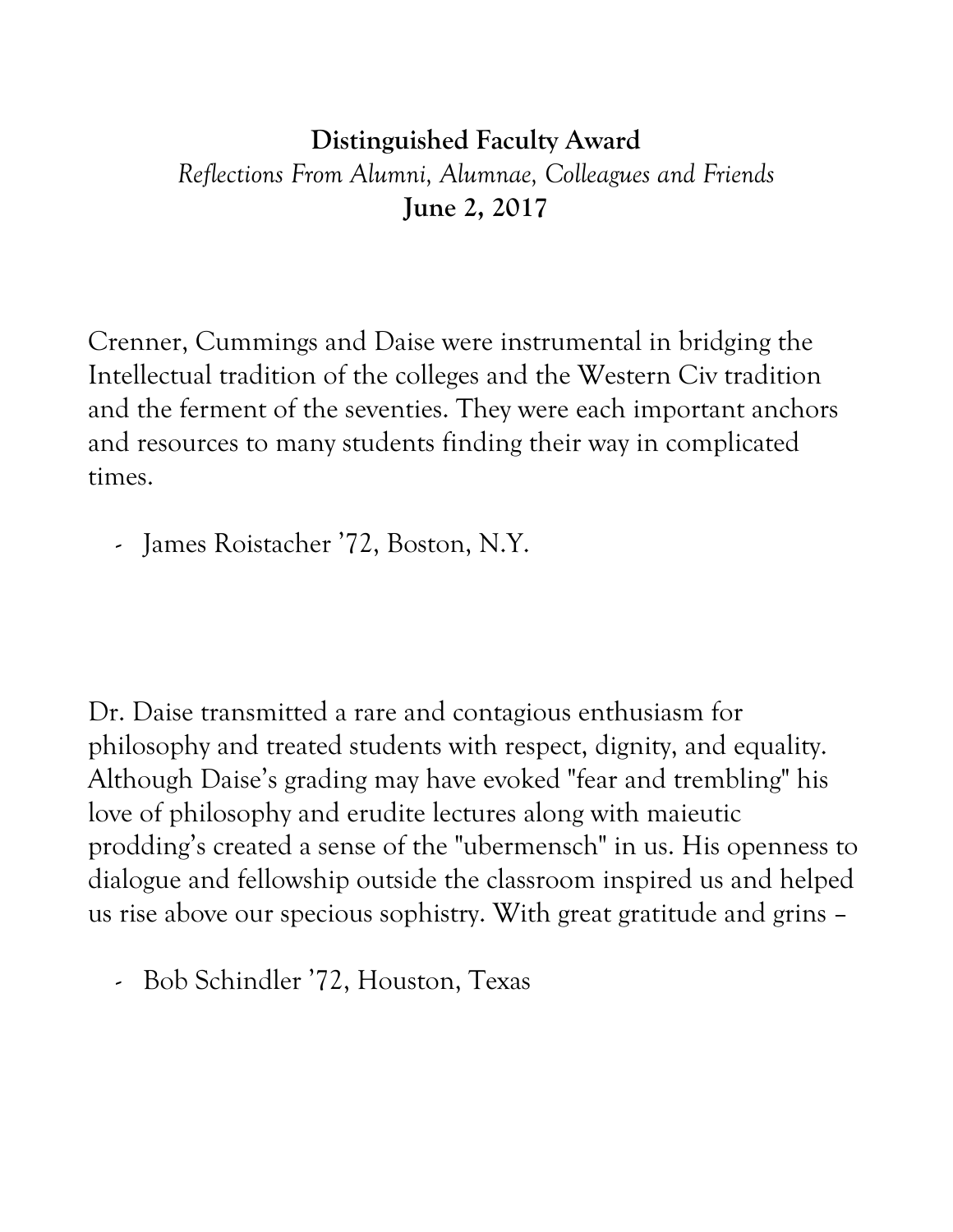As a philosophy major, I took three courses with Professor Daise. He made us stretch our ability to understand various philosophical perspectives and try to unwind/attack the perspective, first within that perspective's framework, then once we were unable to do so, step back and unwind/attack the framework from OUTSIDE of the perspective. He taught a course on Nietzsche that I took in senior year, that to this day sticks with me. Nietzsche's logic and rationale within his philosophical framework was unbendable/unbeatable. In a paper he assigned, we were to attack his work only within Nietzsche's framework. I was about a 3.5 GPA student, yet for this paper I received the most satisfying C+ I have ever received on a paper, as odd as that sounds. It was a difficult subject and I did the best I could and I really stretched on it. Prof. Daise's comments made the C+ go down like a spoon full of sugar with medicine. He was a tough grader, and everyone knew it, and many Philosophy majors steered clear of his courses (damn pragmatists!). As I recall, this course had only two other students, so you had better done your reading and come to class ready to discuss and debate. You didn't take his courses to get an A. You took his courses to learn and to stretch your abilities as a thinker. Thank you, Professor Daise.

- Ken Harootunian '82, Berkeley, Calif.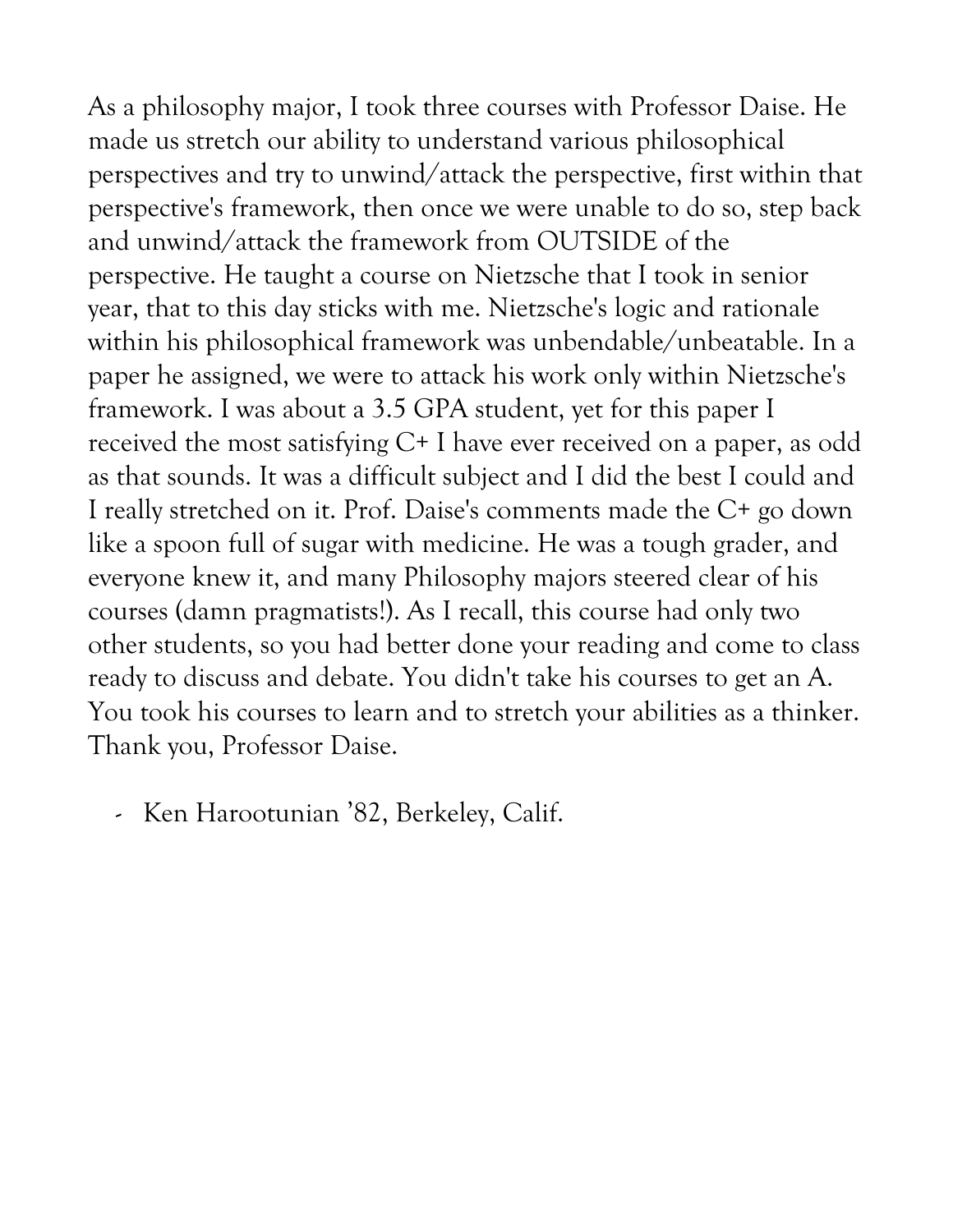I have many memories of my treasured years at Hobart, but some of the most vivid are of the lively, rigorous, and compelling discussions in philosophy classes of Professor Benjamin Daise. A model of intellectual vigor and integrity, Professor Daise brought the great debates of philosophy to his students with a skilled hand. We were invited to join the discourse without fear of censure, but were expected to put in the work required to rise to a level of excellence. While my career has been in journalism and history, it has been informed every day by the clarity of thought and methods of intellectual analysis I acquired in Professor Daise's classroom. His teachings were the cornerstone of my college experience, and for that I am forever in his debt.

- Hobson Woodward '82

In 1985 I took a seminar given by Professor Daise on Søren Kierkegaard. During a particularly intense discussion one class period, both my classmate Mary Beth Halls and I watched in awe as Professor Daise proceeded to recite by memory substantial passages from Kierkegaard's Fear and Trembling. It was an astonishing moment and a testament to his deep scholarship. Thirty years later I was at a reception in Philadelphia where I happened to be sitting next to a Professor of Philosophy from Drexel University who, I later learned, is herself widely known for her translations and studies of Kierkegaard's works. I mentioned my experience and she was very aware of Professor Daise's work and confirmed what we had intuited in 1985, that his scholarship was well known and highly respected in the field.

- Paul Snitzer '86, Philadelphia, Pa.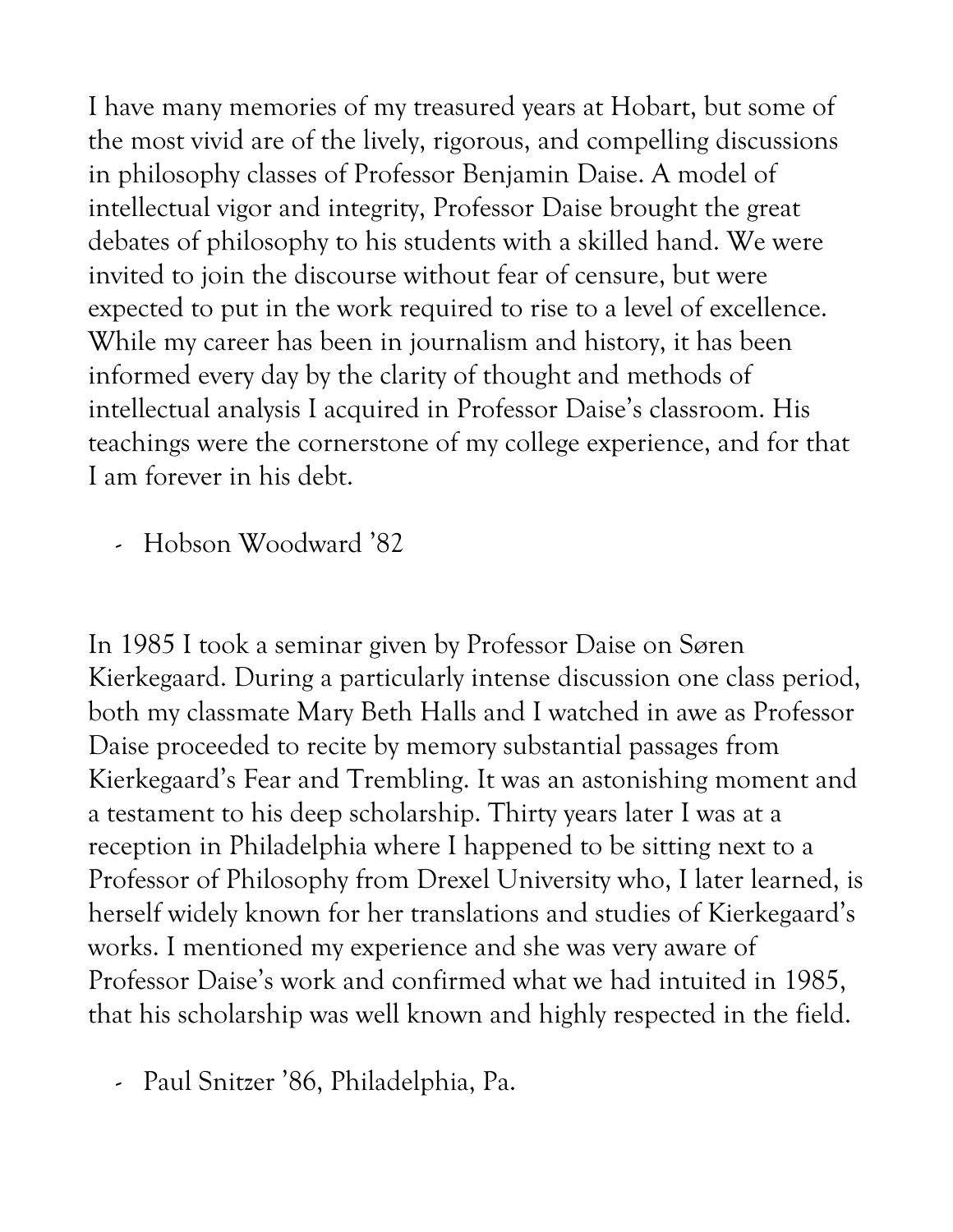It was winter trimester and the class was Existentialism. (I hope that's the right one.) We sat around an old wood table in a classroom in a building on South Main Street. My recollection is that there were 8 - 10 of us in the room with Professor Daise and that it was a late afternoon Tuesday / Thursday class or longer and the sun always set before we finished.

Professor Daise took us through the text with care and was an inspiring philosopher to me. He showed me patience in building understanding and taking time simply to think through an argument. I may have the class wrong but the memory of the classroom and Professor Daise are bright.

Ben Daise, Steven Lee, Dale Moberg and Eugen Baer inspired me. I've had a very fortunate life and I'm certain that my major and my time at Hobart and William Smith Colleges were both driving forces in shaping me. Thank you for that.

- Chris Biehn, Vice President Institutional Advancement and Communication, Ithaca College 953 Danby Road | Ithaca, NY 14850 607-274-3843 | 862-579-7649 mobile cbiehn@ithaca.edu | ithaca.edu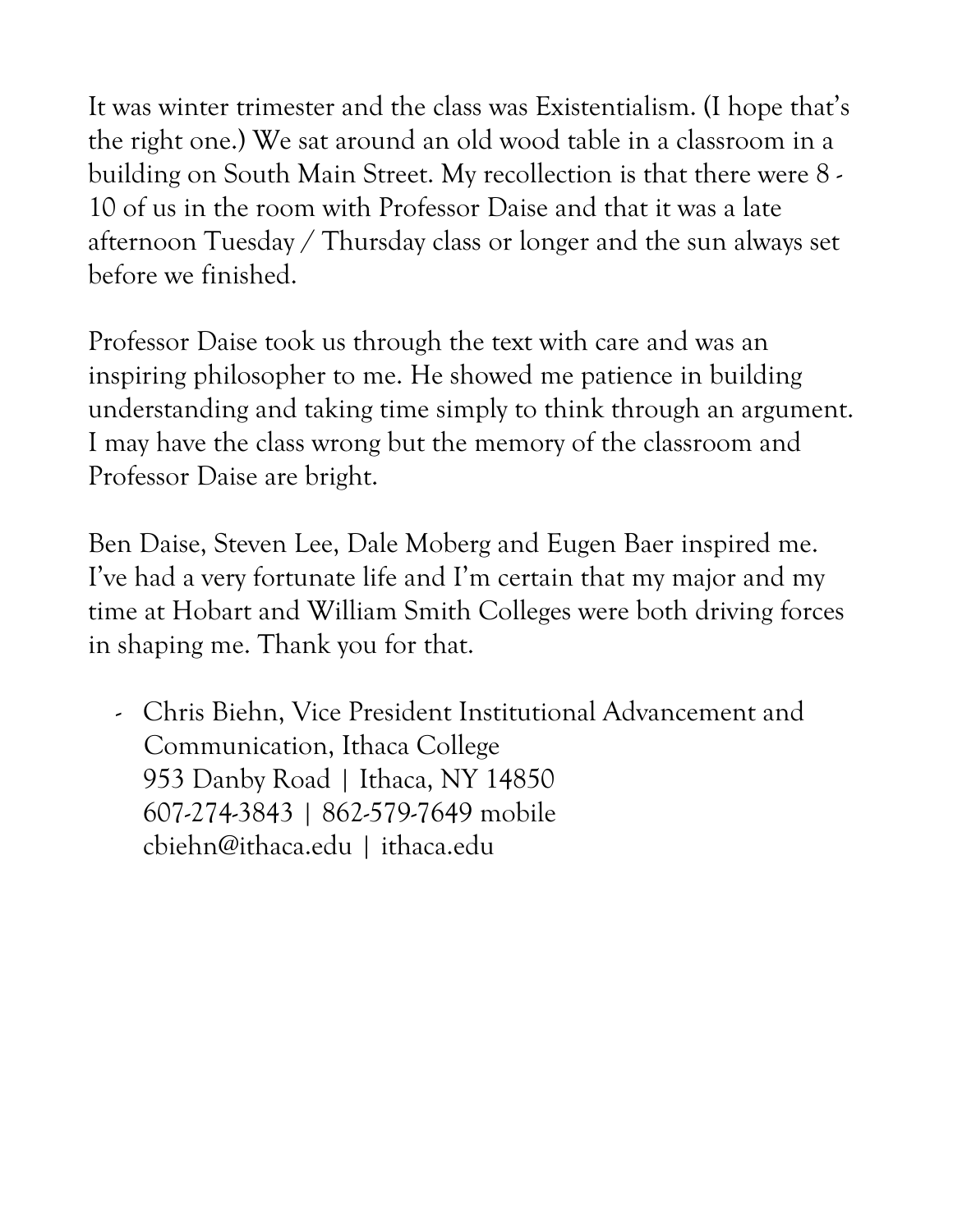I took Ancient Philosophy with Professor Daise. By this time, I was no stranger to the Philosophy Department. But I was more than a little anxious. The rigors of his courses and the heights of his expectations were legendary. I enjoyed his class immensely, as well as his witty and instructive comments on my work, and I am as proud of my grade in his class as I am of anything I achieved at HWS. But my fondest memory of Professor Daise occurred when the Philosophy Department took me out for dinner at a local Chinese restaurant after the oral defense of my honors thesis. For the first time, I was able to see Ben Daise outside of the classroom. He was warm and charming and wonderfully supportive. He also told one of the funniest stories I have ever heard, which I still repeat at every opportunity. And he contributed to one of my many fond memories of a Department that continues to define who I am (and whose members, I am so happy to say, are still there). Congratulations to Professor Daise on this welldeserved and meaningful honor.

- Doug Edlin '88, Carlisle, Pa.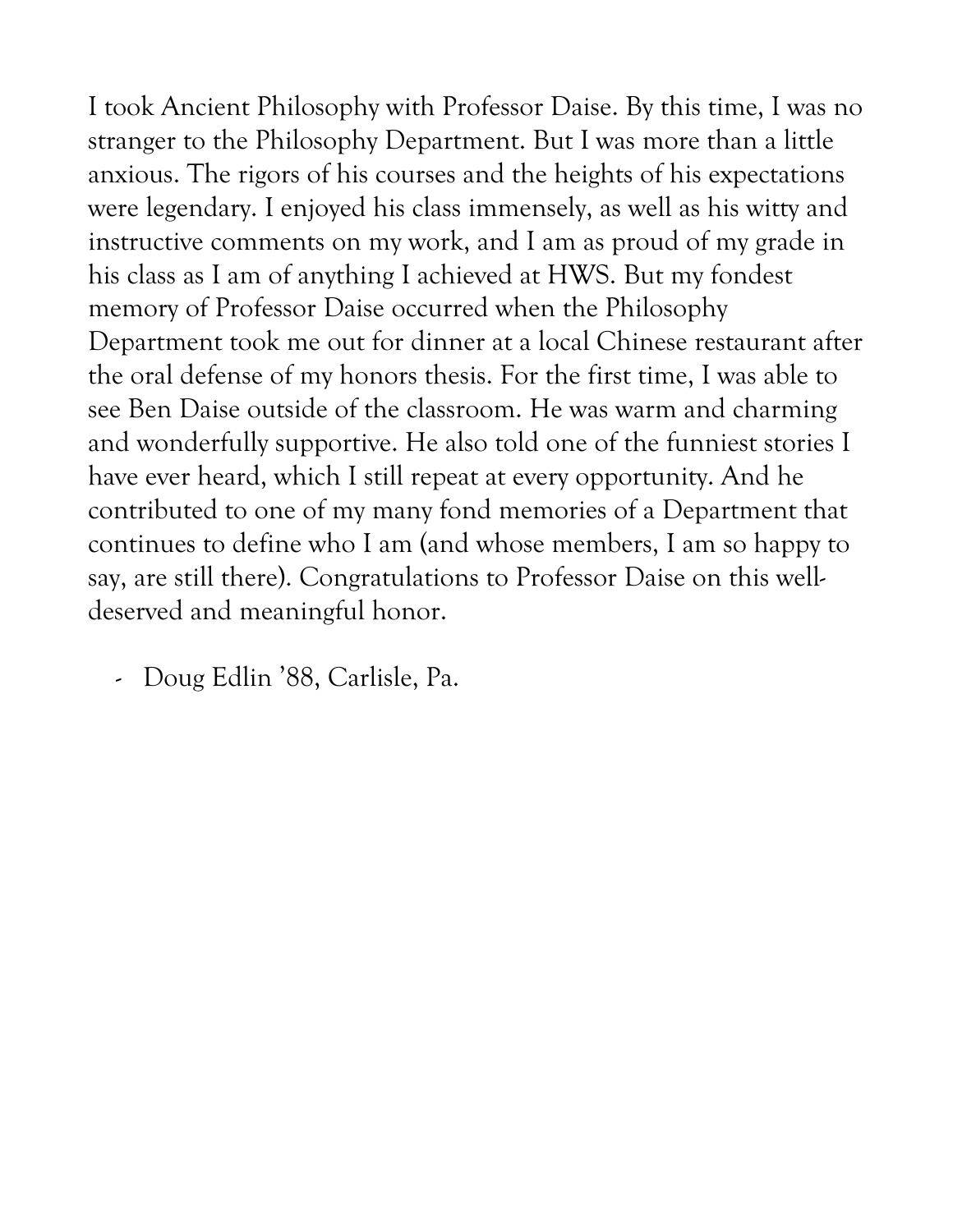## *What Happened?*

The last trimester of my first year at William Smith (we were the last class prior to the conversion to semesters), I had the pleasure of taking Professor Daise's "Justice and Equality" course. I had been warned, by students whose experiences had led them to coin the foreboding moniker "No A's Daise," to avoid his classes. As they put it, "he expects you to think too much." But the future Philosophy major within me sensed a challenge and sought him out. The challenge, as it turns out, was mutual.

My contributions to the class discussion and some early writing assignments had apparently caused Professor Daise to think that I might have salient points to make. But my final paper for the class was rushed and poorly constructed, a function of overconfidence and poor time management raised to the power of distraction. I struggled with the question of whether it was better to turn in a paper I knew was bad or no paper at all. Later that week I climbed the narrow back stairwell of Demarest Hall, pausing momentarily in consideration of exiting on the chapel level for some last minute appeal for divine intervention, to face my fate. My plan to dash around the corner, retrieve my paper, and hurry back down the stairs-unseen, unquestioned, and blissfully unaccountable-were foiled when I saw that his office door was open and the stack of papers directly in front of it. Whether I was the first to retrieve my paper, or the \*only\* student who bothered, I'll never know--I was too focused on the fact that the papers were \*not\* in alphabetical order (affording no "Augustine advantage" this time) so I had to make some awkward small talk as I searched through them. Paper secured, I retreated to the safe confines of the stairwell. I didn't dare stop until I was down to the parking lot door, where I was sure that I would have an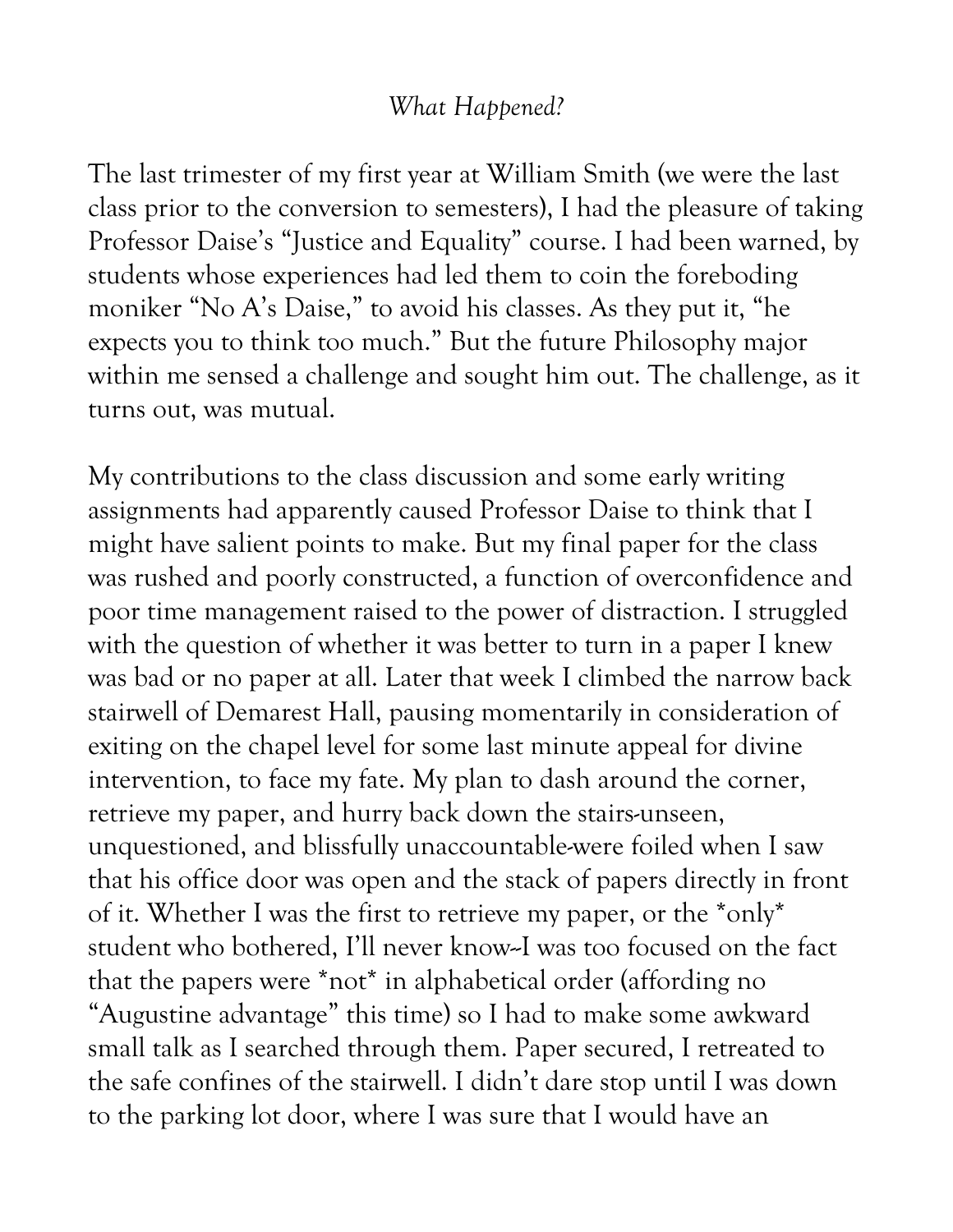auditory heads up if he were exiting the same way at the same time. I looked for the typed comment page, customarily attached to every assignment, where he would (in bold Arial font) give his thoughts about each argument presented, offering suggestions for improvement, and concluding with the letter grade earned for the effort. It wasn't there. Instead, written on the last page of my paper were just two words, "What happened?" and a grade the likes of which I would never sink to again.

I had been preparing myself for this devastation. The grade was just as bad as I thought it would be, and deservedly so. The anticipation had been fraught with humiliation and fear. Yet, much to my surprise, I started smiling. I felt happy. I felt that I had not only gotten what I deserved (and justice should be pleasing to everyone who encounters it) but I hadn't received a reconstruction of the correct answer. By receiving only those two words, he was communicating several additional propositions: "You know why this is poorly written," "You are capable of much better work," "You haven't met the expectations of either of us."

I left Demarest motivated--not only to take another class with Professor Daise, but to take as many as possible. He wasn't content with mediocre effort, and I wasn't going to be, either.

In his Ancient Philosophy course, we considered the question "is virtue teachable?" Not yet being self-reflective enough to put all of the pieces together, I wrote a long essay that argued that the answer is clearly "no." Wrong. As Professor Daise explained via the Meno, and demonstrated in his own approach to teaching, the philosopher's vocation is midwife-of-the-truth. For my remaining time at HWS, through my PhD studies in Philosophy at the University of Rochester,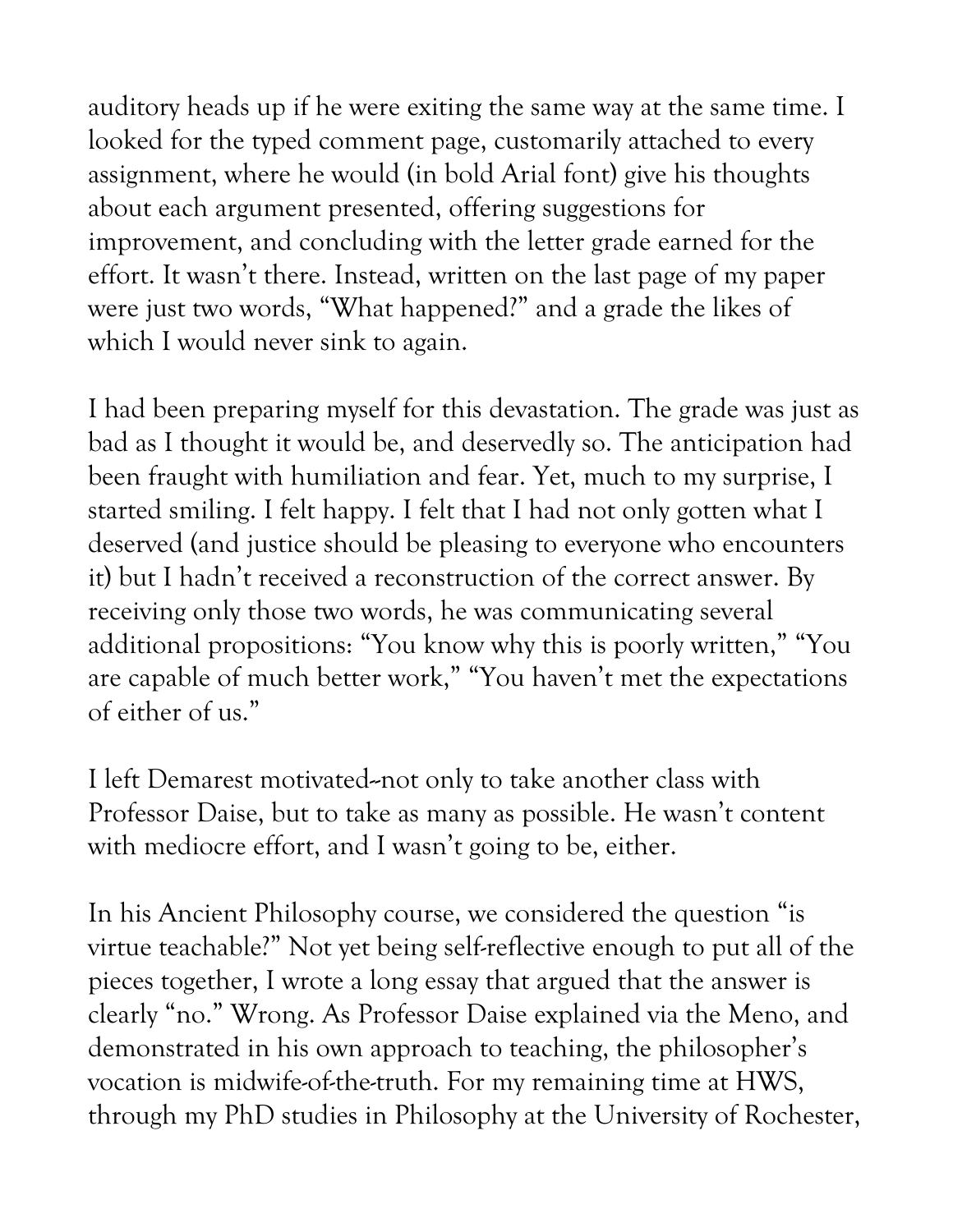and even now, Professor Daise has been a sounding board and gentle guide. He holds up a mirror to what I say and do and asks the questions that reflect back the kernels of truth and consistency that serve as stepping stones over rough water. He has been a champion of the necessary over the expedient (which put my graduate work into proper perspective) and a calm and patient friend (which has grounded my thinking in many areas of my life). He has consistently reminded me that while theories are wonderful things, they must touch down with the text (and reality) at least every once in a while.

I am so grateful that "What happened?" happened. I am grateful for the instruction, friendship, and guidance of Professor Daise (whom I still cannot address simply by first name - I guess some habits really are intractable). Distinguished Faculty? He certainly accords with the form.

With respect and appreciation, Jackie Augustine '99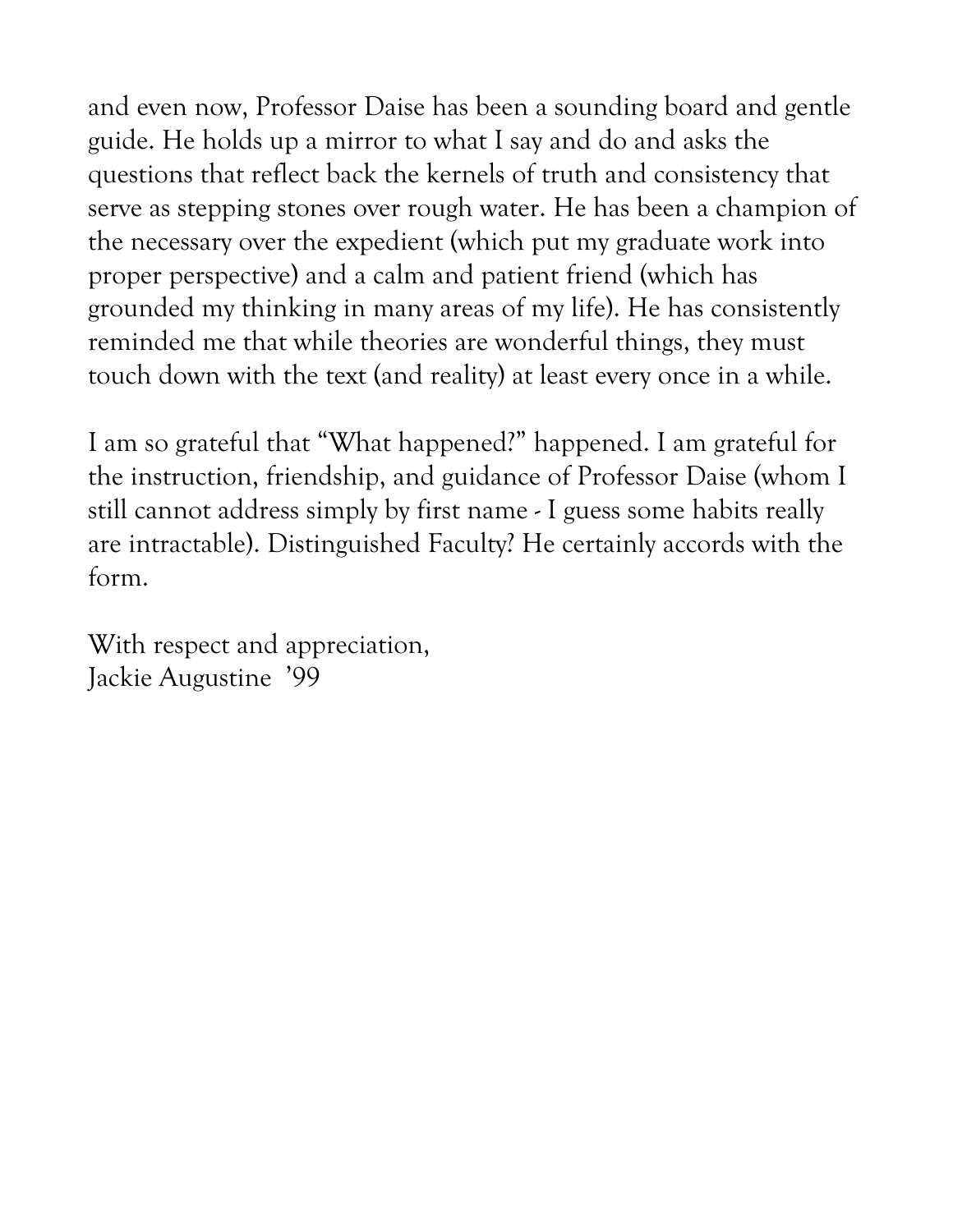My nomination is for Professor Benjamin Daise, who challenged my way of thinking perhaps more than any other professor during my four years at Hobart and William Smith Colleges. During my first year, I took his 'Moral Dilemmas' course and I admittedly struggled in the class at first. However, because he constantly pushed me to approach problems from a different perspective, it helped to change the way that I viewed the world and the issues that we face within society. Furthermore, he was one of the few professors that could give criticism, but not allow that to keep him from judging one's work fairly. He was a very hard-nosed professor, but that rigidity helped me to challenge myself in my writing.

- Joseph Goings '01, Silver Spring, Md.

Professor Daise was a tough, thorough, and demanding teacher and reader. His high standards for student work provided a level of critique for both writing and argument that was wonderful to understand, answer, and use in the advancement of my own discipline and writing. My experiences in Professor Daise's class eft me wishing I could schedule more classes with him, and left a lasting impression on me. I was delighted to learn that he is being honored this year.

- John Chamberlain '02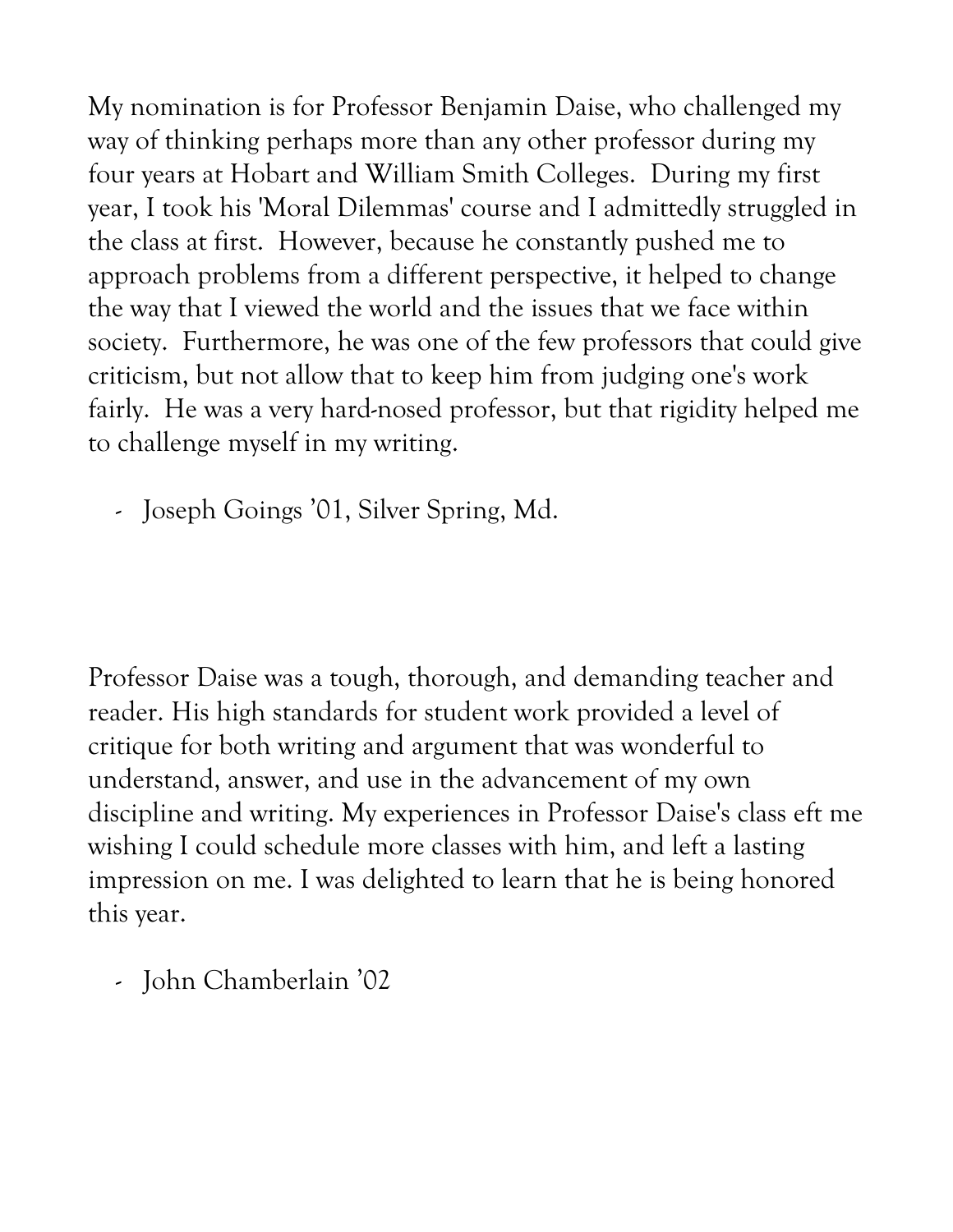Ben Daise taught the important lesson that no matter how hard you work and no matter how much time you invest at chipping away at difficult and complex subject matter, you still might get a B... or worse, but you have to learn it none-the-less.

- William Alexander Marsh '05, Frisco, Colo.

Lowell Bloss, Benjamin Daise and Richard Dillon were great teachers. All challenged their students.

- Geoffrey Lippa '07, Alfred Station, N.Y.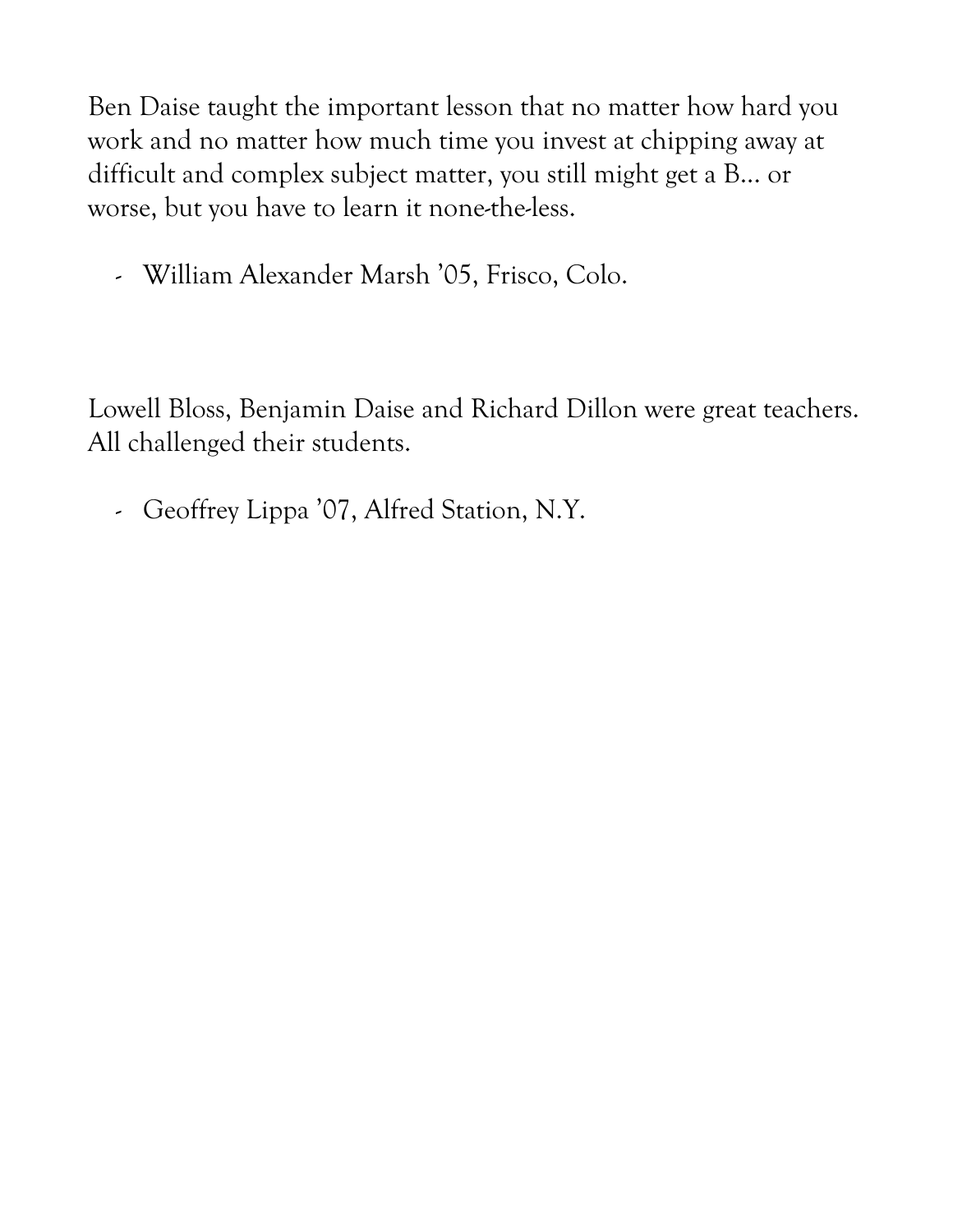## **Distinguished Faculty Award Presentation Remarks**

## **By Thomas Howard '72**

Professor Daise changed my life. The study of philosophy had found me the year before, so I was ready to set off on my personal version of what Joseph Campbell described as the hero's journey. But a hero needs to meet a guide and a teacher to help him understand what he sees and what he is searching for. Ben Daise was mine at the colleges.

I first met Professor Daise in his first course at Hobart & Wm. Smith, an advanced seminar in the Fall of 1970 devoted to the questing of Søren Kierkegaard. We began with *Fear and Trembling* (the study of which enabled me to meet my Elizabeth, who is with me here today, but that's another story) and concluded with *Concluding Unscientific Postscript,* all the while trying to understand the often opaque Johannes Climacus, the use of pseudonyms, and indirect communication.

Over the next two years, we labored through Immanuel Kant, surveyed the pre-Socratics, peeked at Plato and Aristotle, discovered Peirce, James and Dewey, and tried to begin to fathom Nietzsche. I was fortunate to visit him at his various homes where we listened to Charlie Pride, drank Scotch, and talked on through the night on topics long forgotten. Through it all, you displayed a wry wit that kindly but effectively pointed out the incompleteness of my (or anyone's) thinking. Even his own. On more than one occasion, his laughter at his own remarks rendered the conclusion inaudible.

Somehow, you could see through my poor writing style and understand what I so vigorously but poorly expressed. Always, you inspired me to work. To spend time on what I came to college for. Those who failed to prepare for your courses sometimes could be heard to complain of an inability to understand. Without question,